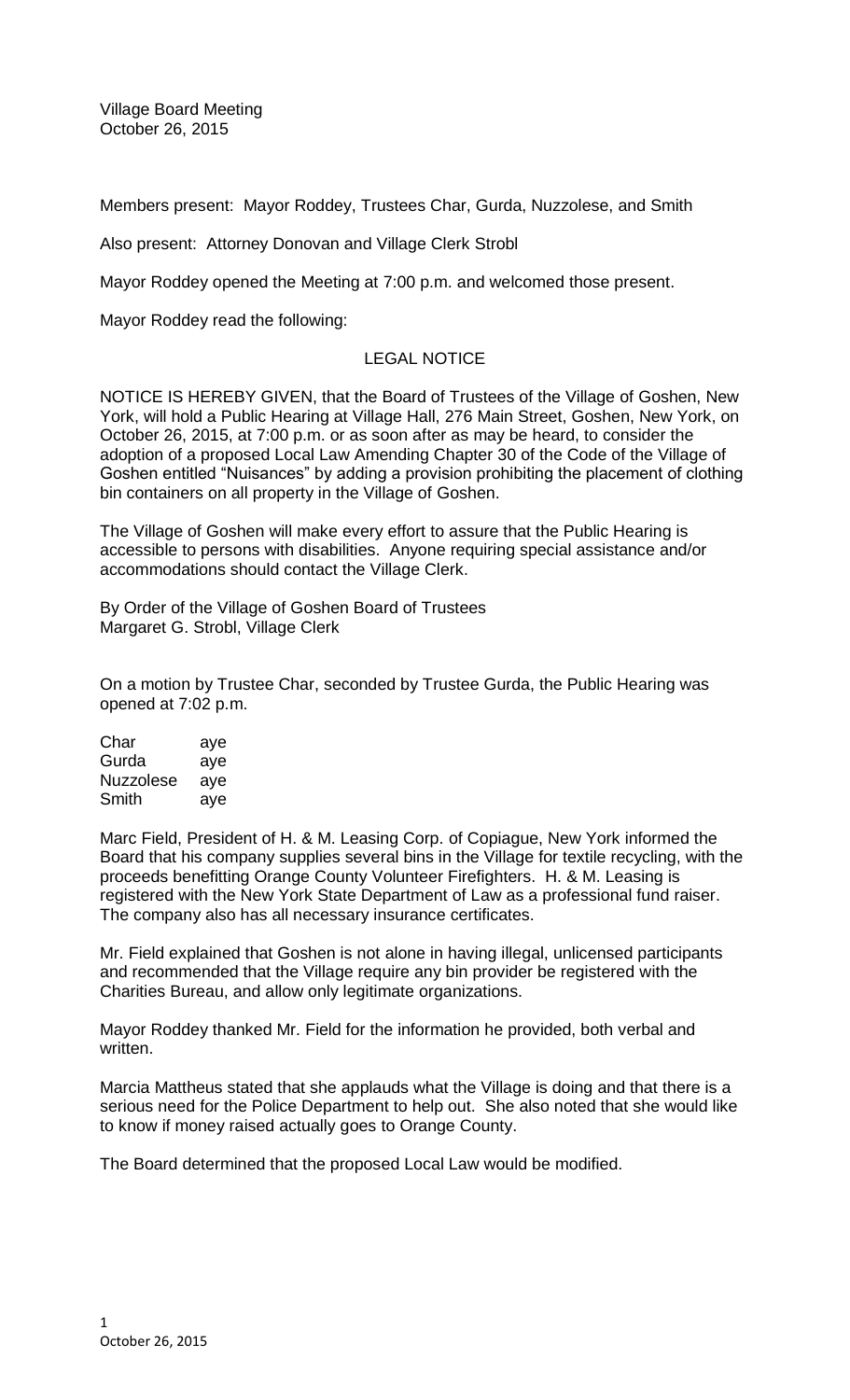On a motion by Trustee Gurda, seconded by Trustee Smith, the Public Hearing was closed at 7:14 p.m.

Char aye Gurda aye Nuzzolese aye Smith aye

Mayor Roddey read the following:

## LEGAL NOTICE

NOTICE IS HEREBY GIVEN, that the Board of Trustees of the Village of Goshen, New York, will hold a Public Hearing at Village Hall, 276 Main Street, Goshen, New York, on October 26, 2015, at 7:00 p.m. or as soon after as may be heard, to consider the adoption of a proposed Local Law Amending Chapter 42 of the Code of the Village of Goshen entitled "Streets, Sidewalks and Other Public Places" by adding a provision regarding Dumpsters and Dumpster enclosures.

The Village of Goshen will make every effort to assure that the Public Hearing is accessible to persons with disabilities. Anyone requiring special assistance and/or accommodations should contact the Village Clerk.

By Order of the Village of Goshen Board of Trustees Margaret G. Strobl, Village Clerk

Mayor Roddey explained that the Local Law would require all dumpsters to be enclosed.

On a motion by Trustee Char, seconded by Trustee Nuzzolese, the Public Hearing was opened at 7:16 p.m.

Char aye Gurda aye Nuzzolese aye Smith aye

Marcia Mattheus stated that we've tried this before and it was unsuccessful, and that she applauds the Board's efforts. She said that the problem is there is no design for the enclosures.

Mayor Roddey explained that the Village has specs for the enclosures from Lanc & Tully, the Village's engineers.

The Board recommended the following modification to the proposed Local Law: Sec. 42-190; (1); (a) Property owners with existing dumpsters on their property as of the effective date of this subsection shall cause the following improvements to be made within one year, (rather than two years), of the effective date of this subsection.

On a motion by Trustee Char, seconded by Trustee Gurda, the Public Hearing was closed at 7:20 p.m.

| Char             | aye |
|------------------|-----|
| Gurda            | aye |
| <b>Nuzzolese</b> | aye |
| Smith            | aye |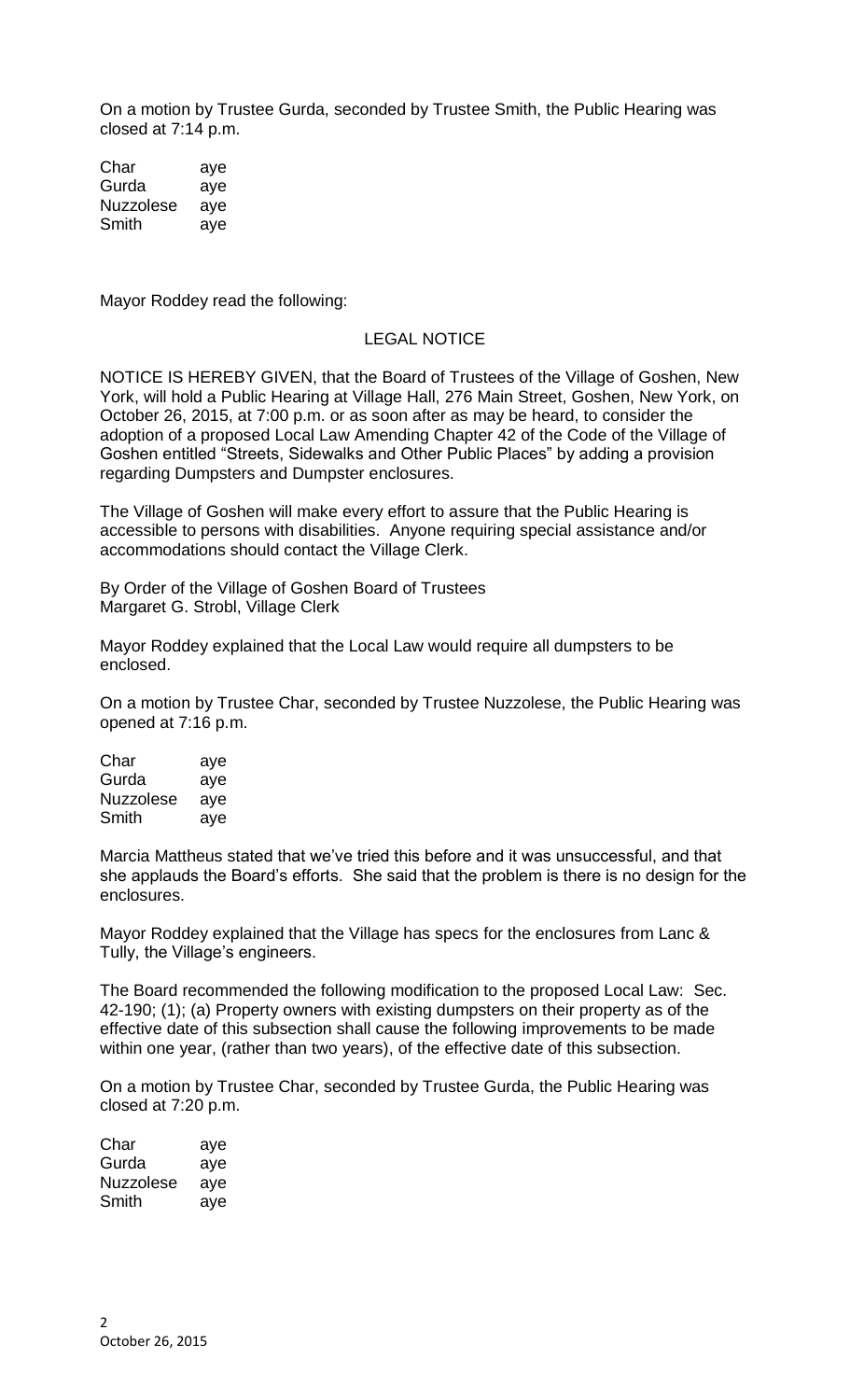On a motion by Trustee Gurda, seconded by Trustee Nuzzolese, the Agenda was accepted as submitted.

Char aye Gurda aye Nuzzolese aye Smith aye

**Minutes** 

On a motion by Trustee Gurda, seconded by Trustee Smith, the Minutes of the September 28, 2015 Village Board Meeting were accepted as submitted.

| Char      | aye |
|-----------|-----|
| Gurda     | aye |
| Nuzzolese | aye |
| Smith     | aye |

On a motion by Trustee Nuzzolese, seconded by Trustee Gurda, the Minutes of the October 5, 2015 Village Board Work Session were accepted as submitted.

| Char             | aye |
|------------------|-----|
| Gurda            | aye |
| <b>Nuzzolese</b> | aye |
| Smith            | aye |

On a motion by Trustee Char, seconded by Trustee Gurda, the Minutes of the October 19, 2015 Village Board Work Session were accepted as submitted.

| Char             | aye |
|------------------|-----|
| Gurda            | aye |
| <b>Nuzzolese</b> | aye |
| Smith            | aye |

#### Communications

Mayor Roddey read a letter from Chabad Center of Orange County requesting to host the annual Menorah lighting on December  $7<sup>th</sup>$  at 6:00 p.m.

On a motion by Trustee Char, seconded by Trustee Gurda, the request was approved pending receipt of the necessary Indemnification and Insurance.

| Char      | aye |
|-----------|-----|
| Gurda     | aye |
| Nuzzolese | aye |
| Smith     | aye |

Mayor Roddey read the following from the City of Gloversville:

*I would like to congratulate the Village of Goshen for receiving the 28th Annual Local Government Achievement Award. Keep up the great work. Sincerely, Mayor Dayton King*

Mayor Roddey read the following from the Village of Warwick:

*Just a note to congratulate you and your Board on the NYCOM Local Government Achievement Award. The Landfill Remediation and Brewery Development is a creative and effective project that not only solved an environmental issue, but in turn allowed for economic development. What a great example of local government innovation. Very truly yours, Michael J. Newhard, Mayor.*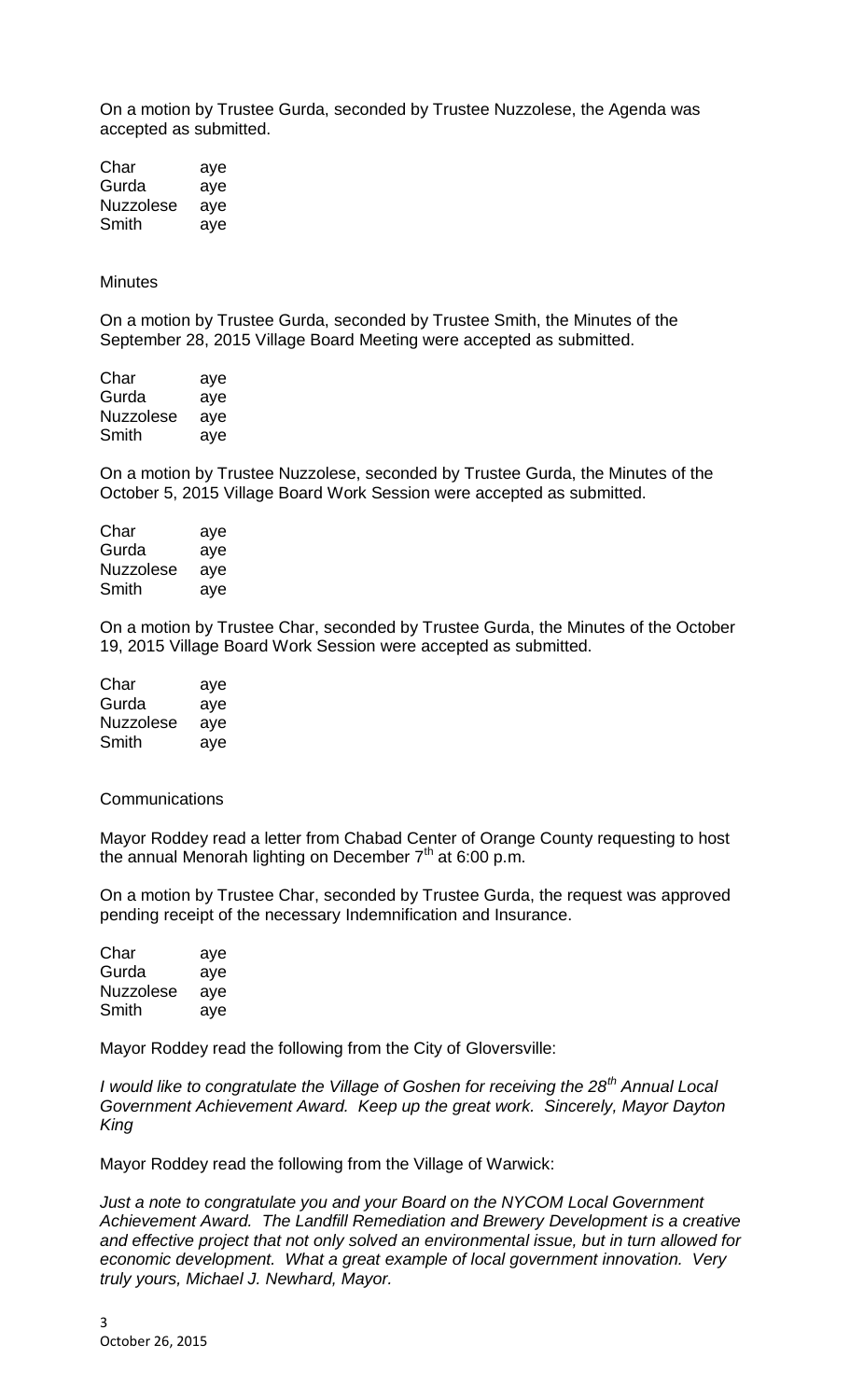Trustee Char offered the following Resolution, and moved its adoption:

WHEREAS, the Board of Trustees must designate by Resolution and publish the offices which are to be filled in the Village election, and the terms thereof;

NOW, THEREFORE, BE IT RESOLVED, that the Board of Trustees of the Village of Goshen designates the following offices vacant at the end of the current official year, to be filled at the Village election to be held on March 15, 2016, for the following terms:

Two (2) Trustees for two (2) years

IT IS FURTHER RESOLVED, that the Village Clerk is hereby directed to publish this Resolution in full in the Goshen Independent. This Resolution will take effect immediately.

The foregoing Resolution was seconded by Trustee Smith, and a vote resulted as follows:

Char aye Gurda aye Nuzzolese aye Smith aye

Trustee Char moved the following, which was seconded by Trustee Gurda:

WHEREAS, The Village of Goshen owns property designated as:

| 13-1-32.61    | Town of Goshen          |
|---------------|-------------------------|
| $15 - 1 - 8$  | Town of Goshen          |
| $15 - 1 - 48$ | Town of Goshen          |
| $15 - 1 - 50$ | Town of Goshen          |
| $61 - 1 - 43$ | <b>Town of Wallkill</b> |

AND, WHEREAS, the above described property is used by the Village of Goshen for water supply purposes for its residents and others who use State and County facilities within the Village, and

WHEREAS, the County Legislature has exempted the described properties from County Taxation in years past,

NOW, THEREFORE, BE IT RESOLVED, that the Village of Goshen is requesting the Legislature of Orange County to exempt the described property from County taxation, for the year 2017, in view of its use for municipal purposes.

| Char      | aye |
|-----------|-----|
| Gurda     | aye |
| Nuzzolese | aye |
| Smith     | ave |